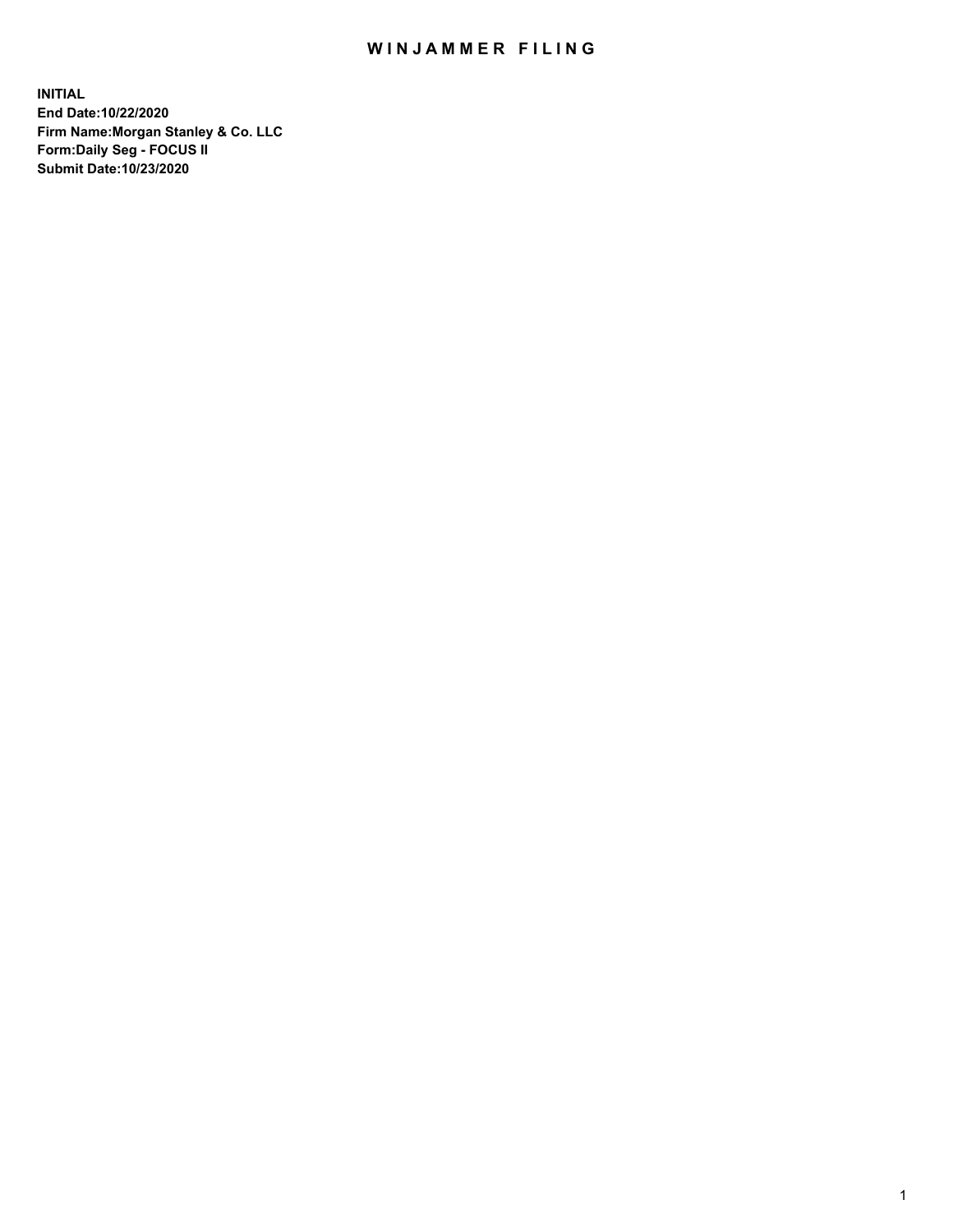**INITIAL End Date:10/22/2020 Firm Name:Morgan Stanley & Co. LLC Form:Daily Seg - FOCUS II Submit Date:10/23/2020 Daily Segregation - Cover Page**

| Name of Company                                                                                                                                                                                                                                                                                                                | Morgan Stanley & Co. LLC                               |
|--------------------------------------------------------------------------------------------------------------------------------------------------------------------------------------------------------------------------------------------------------------------------------------------------------------------------------|--------------------------------------------------------|
| <b>Contact Name</b>                                                                                                                                                                                                                                                                                                            | <b>Ikram Shah</b>                                      |
| <b>Contact Phone Number</b>                                                                                                                                                                                                                                                                                                    | 212-276-0963                                           |
| <b>Contact Email Address</b>                                                                                                                                                                                                                                                                                                   | Ikram.shah@morganstanley.com                           |
| FCM's Customer Segregated Funds Residual Interest Target (choose one):<br>a. Minimum dollar amount: ; or<br>b. Minimum percentage of customer segregated funds required:% ; or<br>c. Dollar amount range between: and; or<br>d. Percentage range of customer segregated funds required between:% and%.                         | 235,000,000<br><u>0</u><br><u>00</u><br>0 <sub>0</sub> |
| FCM's Customer Secured Amount Funds Residual Interest Target (choose one):<br>a. Minimum dollar amount: ; or<br>b. Minimum percentage of customer secured funds required:% ; or<br>c. Dollar amount range between: and; or<br>d. Percentage range of customer secured funds required between:% and%.                           | 140,000,000<br><u>0</u><br>0 <sub>0</sub><br>00        |
| FCM's Cleared Swaps Customer Collateral Residual Interest Target (choose one):<br>a. Minimum dollar amount: ; or<br>b. Minimum percentage of cleared swaps customer collateral required:% ; or<br>c. Dollar amount range between: and; or<br>d. Percentage range of cleared swaps customer collateral required between:% and%. | 92,000,000<br><u>0</u><br><u>00</u><br>00              |

Attach supporting documents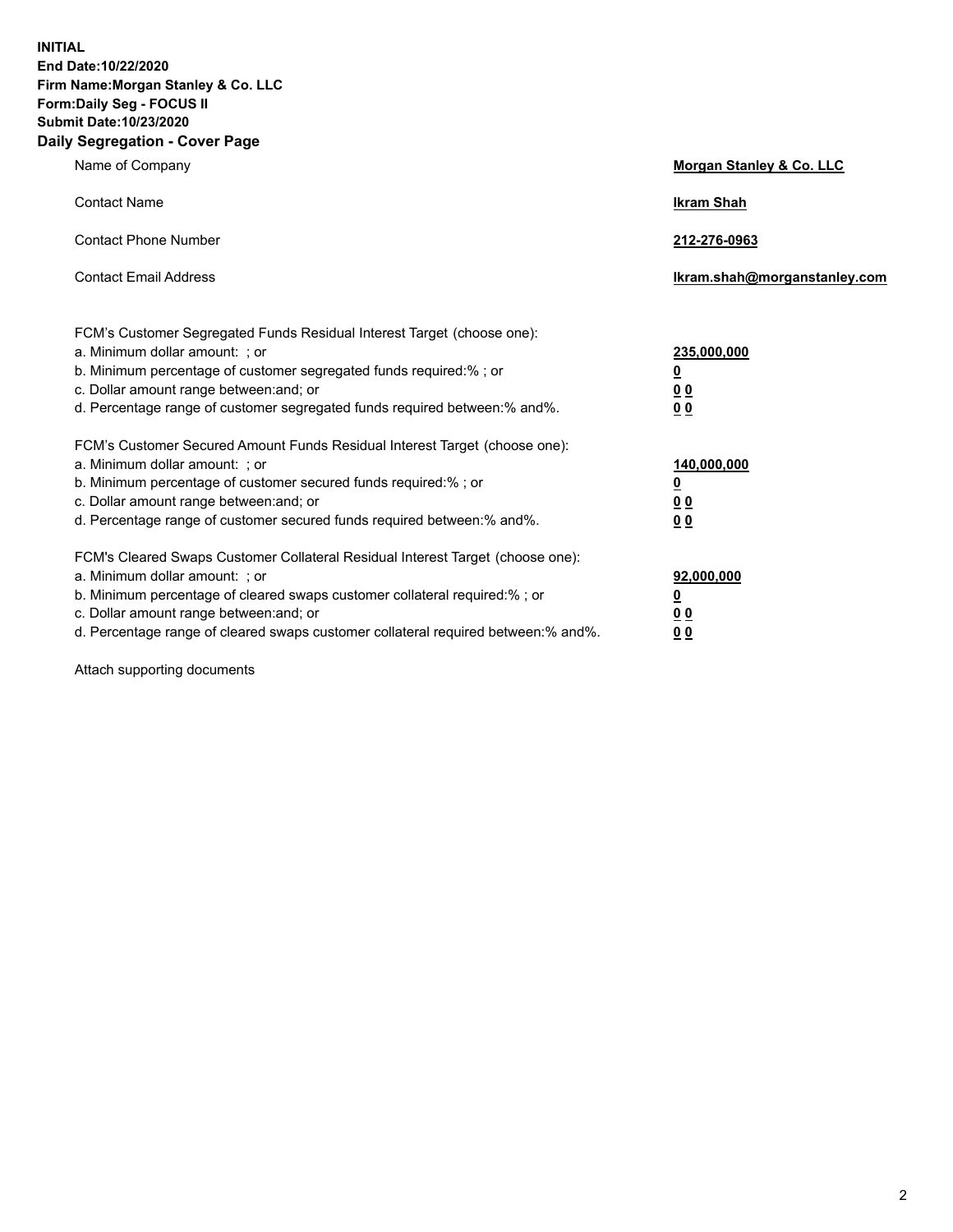## **INITIAL End Date:10/22/2020 Firm Name:Morgan Stanley & Co. LLC Form:Daily Seg - FOCUS II Submit Date:10/23/2020**

## **Daily Segregation - Secured Amounts**

Foreign Futures and Foreign Options Secured Amounts Amount required to be set aside pursuant to law, rule or regulation of a foreign government or a rule of a self-regulatory organization authorized thereunder 1. Net ledger balance - Foreign Futures and Foreign Option Trading - All Customers A. Cash **4,446,087,523** [7315] B. Securities (at market) **2,739,770,813** [7317] 2. Net unrealized profit (loss) in open futures contracts traded on a foreign board of trade **311,689,935** [7325] 3. Exchange traded options a. Market value of open option contracts purchased on a foreign board of trade **12,786,838** [7335] b. Market value of open contracts granted (sold) on a foreign board of trade **-19,401,880** [7337] 4. Net equity (deficit) (add lines 1. 2. and 3.) **7,490,933,229** [7345] 5. Account liquidating to a deficit and account with a debit balances - gross amount **40,584,385** [7351] Less: amount offset by customer owned securities **-39,974,463** [7352] **609,922** [7354] 6. Amount required to be set aside as the secured amount - Net Liquidating Equity Method (add lines 4 and 5) 7. Greater of amount required to be set aside pursuant to foreign jurisdiction (above) or line 6. FUNDS DEPOSITED IN SEPARATE REGULATION 30.7 ACCOUNTS 1. Cash in banks A. Banks located in the United States **515,337,643** [7500] B. Other banks qualified under Regulation 30.7 **751,016,347** [7520] **1,266,353,990** 2. Securities A. In safekeeping with banks located in the United States **472,568,442** [7540] B. In safekeeping with other banks qualified under Regulation 30.7 **28,457,926** [7560] **501,026,368** 3. Equities with registered futures commission merchants A. Cash **24,982,211** [7580] B. Securities **0** [7590] C. Unrealized gain (loss) on open futures contracts **-66,919** [7600] D. Value of long option contracts **0** [7610] E. Value of short option contracts **0** [7615] **24,915,292** [7620] 4. Amounts held by clearing organizations of foreign boards of trade A. Cash **0** [7640] B. Securities **0** [7650] C. Amount due to (from) clearing organization - daily variation **0** [7660] D. Value of long option contracts **0** [7670] E. Value of short option contracts **0** [7675] **0** [7680] 5. Amounts held by members of foreign boards of trade A. Cash **3,367,408,735** [7700] B. Securities **2,238,744,445** [7710] C. Unrealized gain (loss) on open futures contracts **311,756,855** [7720] D. Value of long option contracts **12,786,838** [7730] E. Value of short option contracts **-19,401,880** [7735] **5,911,294,993** 6. Amounts with other depositories designated by a foreign board of trade **0** [7760] 7. Segregated funds on hand **0** [7765] 8. Total funds in separate section 30.7 accounts **7,703,590,643** [7770]

- 9. Excess (deficiency) Set Aside for Secured Amount (subtract line 7 Secured Statement Page 1 from Line 8)
- 10. Management Target Amount for Excess funds in separate section 30.7 accounts **140,000,000** [7780]
- 11. Excess (deficiency) funds in separate 30.7 accounts over (under) Management Target **72,047,492** [7785]

**0** [7305]

**7,491,543,151** [7355]

## **7,491,543,151** [7360]

[7530]

[7570]

[7740] **212,047,492** [7380]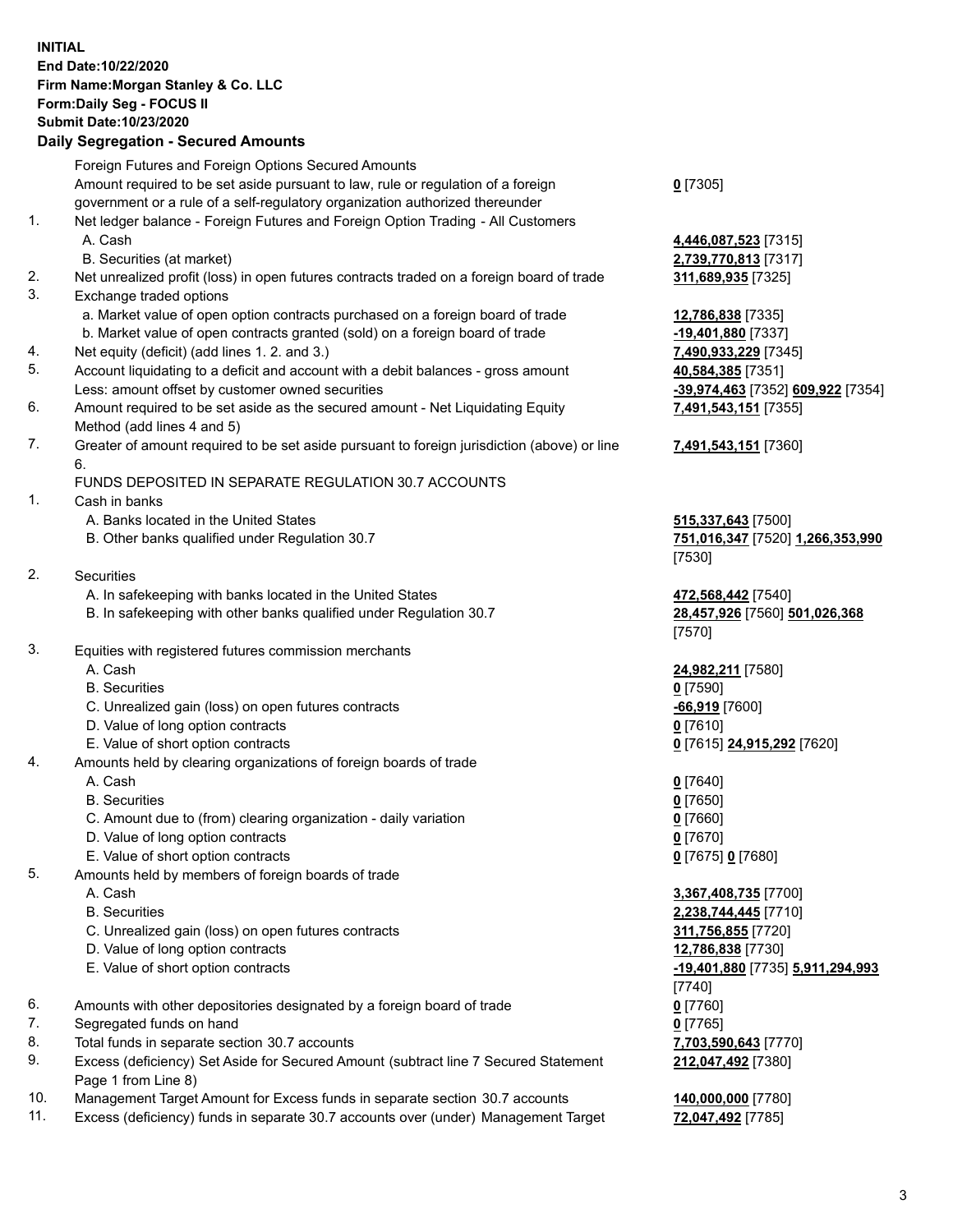|     | <b>INITIAL</b><br>End Date:10/22/2020<br>Firm Name: Morgan Stanley & Co. LLC<br>Form: Daily Seg - FOCUS II<br><b>Submit Date: 10/23/2020</b> |                                                              |
|-----|----------------------------------------------------------------------------------------------------------------------------------------------|--------------------------------------------------------------|
|     | Daily Segregation - Segregation Statement                                                                                                    |                                                              |
|     | SEGREGATION REQUIREMENTS(Section 4d(2) of the CEAct)                                                                                         |                                                              |
| 1.  | Net ledger balance                                                                                                                           |                                                              |
|     | A. Cash                                                                                                                                      | 16,471,854,634 [7010]                                        |
|     | B. Securities (at market)                                                                                                                    | 8,677,756,506 [7020]                                         |
| 2.  | Net unrealized profit (loss) in open futures contracts traded on a contract market                                                           | -168,170,796 [7030]                                          |
| 3.  | Exchange traded options                                                                                                                      |                                                              |
|     | A. Add market value of open option contracts purchased on a contract market                                                                  | 637, 188, 943 [7032]                                         |
|     | B. Deduct market value of open option contracts granted (sold) on a contract market                                                          | -504,404,764 [7033]                                          |
| 4.  | Net equity (deficit) (add lines 1, 2 and 3)                                                                                                  | 25,114,224,523 [7040]                                        |
| 5.  | Accounts liquidating to a deficit and accounts with                                                                                          |                                                              |
|     | debit balances - gross amount                                                                                                                | 488,935,779 [7045]                                           |
| 6.  | Less: amount offset by customer securities                                                                                                   | <mark>-488,207,452</mark> [7047] <mark>728,327</mark> [7050] |
|     | Amount required to be segregated (add lines 4 and 5)<br>FUNDS IN SEGREGATED ACCOUNTS                                                         | 25,114,952,850 [7060]                                        |
| 7.  | Deposited in segregated funds bank accounts                                                                                                  |                                                              |
|     | A. Cash                                                                                                                                      | 3,712,581,125 [7070]                                         |
|     | B. Securities representing investments of customers' funds (at market)                                                                       | $0$ [7080]                                                   |
|     | C. Securities held for particular customers or option customers in lieu of cash (at                                                          | 1,076,130,238 [7090]                                         |
|     | market)                                                                                                                                      |                                                              |
| 8.  | Margins on deposit with derivatives clearing organizations of contract markets                                                               |                                                              |
|     | A. Cash                                                                                                                                      | 12,924,177,608 [7100]                                        |
|     | B. Securities representing investments of customers' funds (at market)                                                                       | $0$ [7110]                                                   |
|     | C. Securities held for particular customers or option customers in lieu of cash (at                                                          | 7,601,626,268 [7120]                                         |
|     | market)                                                                                                                                      |                                                              |
| 9.  | Net settlement from (to) derivatives clearing organizations of contract markets                                                              | 44,925,869 [7130]                                            |
| 10. | Exchange traded options                                                                                                                      |                                                              |
|     | A. Value of open long option contracts                                                                                                       | 637, 188, 943 [7132]                                         |
|     | B. Value of open short option contracts                                                                                                      | -504,404,764 [7133]                                          |
| 11. | Net equities with other FCMs                                                                                                                 |                                                              |
|     | A. Net liquidating equity                                                                                                                    | 8,537,020 [7140]                                             |
|     | B. Securities representing investments of customers' funds (at market)                                                                       | $0$ [7160]                                                   |
|     | C. Securities held for particular customers or option customers in lieu of cash (at                                                          | $0$ [7170]                                                   |
|     | market)                                                                                                                                      |                                                              |
| 12. | Segregated funds on hand                                                                                                                     | $0$ [7150]                                                   |
| 13. | Total amount in segregation (add lines 7 through 12)                                                                                         | 25,500,762,307 [7180]                                        |
| 14. | Excess (deficiency) funds in segregation (subtract line 6 from line 13)                                                                      | 385,809,457 [7190]                                           |
| 15. | Management Target Amount for Excess funds in segregation                                                                                     | 235,000,000 [7194]                                           |
| 16. | Excess (deficiency) funds in segregation over (under) Management Target Amount                                                               | 150,809,457 [7198]                                           |

16. Excess (deficiency) funds in segregation over (under) Management Target Amount Excess